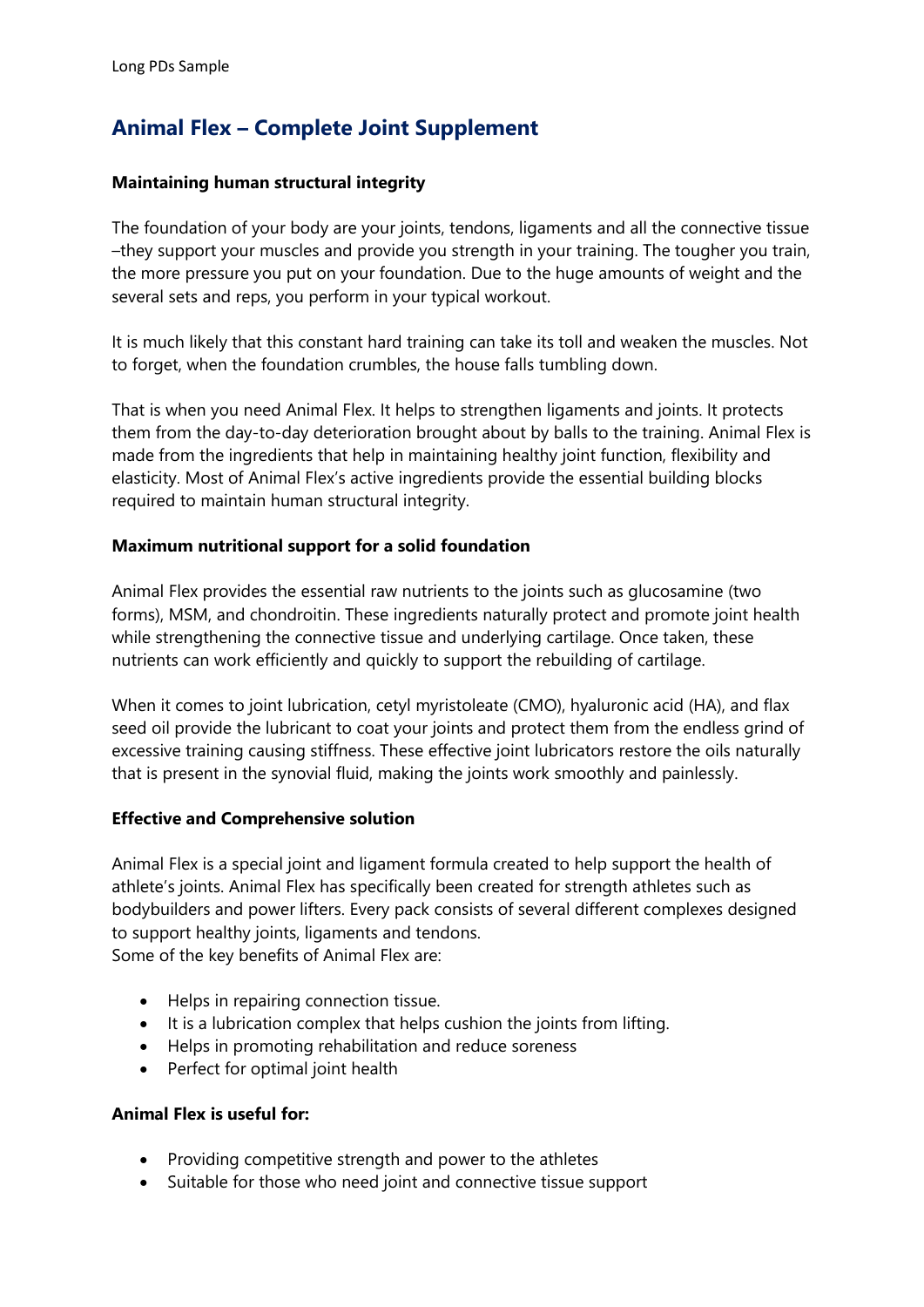• Lifters and bodybuilders that are looking for the easiness of one-a-day dosing & convenient packs

## **Animal Pump – Pre Workout Vitamin Stack**

The animal pump is a holy grail of athletes and bodybuilders. It is a perfect pre-workout Vitamin stack that contains a high performance Creatine and Arginine Complex. It provides the right blend of nutrients that are essential for the athletic body. Animal pump fortifies the bodybuilder's structure by supplying the most effective and a perfect balance of nutrients.

Built on the foundation of creatine, Animal Pump is the real deal. It is an effective, comprehensive and high octane performance supplement designed to add mass and strength. Along with a full daily dose of creatine in the form of an improved matrix (including patented MCC, TCM and CEE), it also offers:

- An amazing Energy Rush Complex
- A combination of a swelling NO Blast Complex
- Strong and potent cell volumizers
- An antioxidant blend that supports the immune system
- Everything mixed in an exceptional nutrient transport complex.

#### **A complete pre-workout supplement**

From top to bottom, Animal Pump is a complete and comprehensive pre-workout supplement. At times, regardless of what you do, the pump is apparently unattainable. Set after wasted set, you grind in vain. You desire to be pumped and swollen and you are trodden and exhausted instead. On other days, you feel that the pump is fleeting. As soon as it is visible, it is gone, leaving your muscle bellies flattened. The disappointment in your incompetence of sustaining the cherished pump is not because of the pleasure of an artificial physical response, but due to squandering an opportunity for new growth.

The pump is necessary to promote new muscle growth. With every pump-inducing rep, blood and nutrient rich fluid fills the working cells, engorging your muscle. This kick starts the anabolic process. The cell walls of muscle are strained and stressed and almost bursting with fluid, this is called cell volumization. Given that you are eating properly, this fluid should be chock full of the type of nutritious elements explicitly designed to help you do the one thing you are willing to grow. This is where Animal Pump goes to work. From a strength and muscle cell volumizing opinion, nothing works better than Animal Pump, because it is packed with an advanced matrix of creatines – a full, daily dose.

#### **This vitamin stack is perfect for:**

- Building competitive strength for power athletes
- Enhancing your gym performance
- Off-season bodybuilders who want to improve performance
- Providing all the essential nutrients for that perfect muscle pump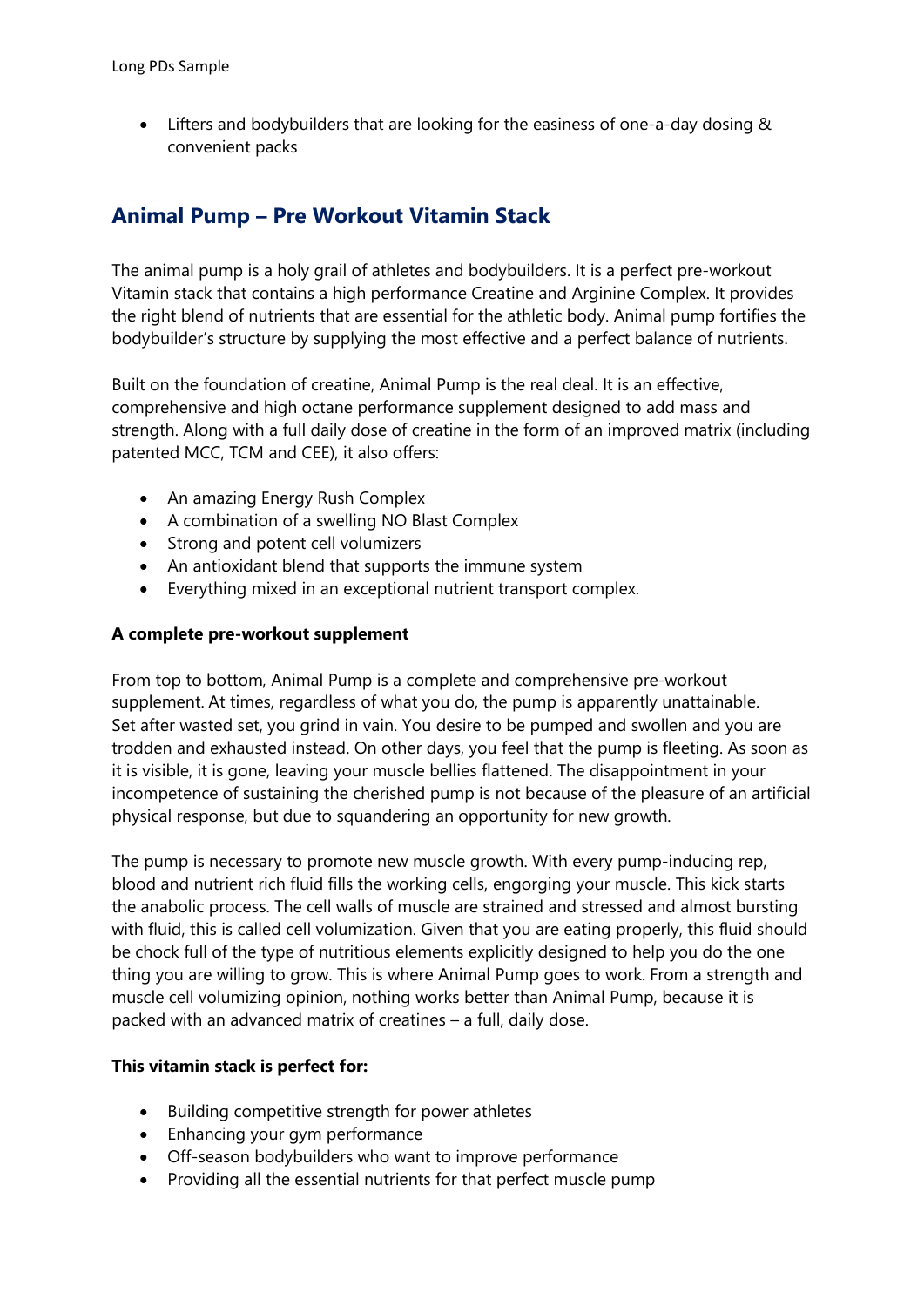# **Gold Standard 100% Whey Protein**

#### **Muscle growth and maintenance**

Gold standard whey protein with amino acids contributes to muscle growth and maintenance. Whey protein is popular among athletes as it contains all the necessary nutrients to promote muscle growth. It also helps in maintaining the muscle you already have. The purest form of whey is the primary ingredient in Gold Standard 100% Whey. Each serving provides 24 grams of whey protein with 1.5g fat, 55mg of cholesterol, minimal lactose and other stuff necessary for the bodybuilders.

#### **True Strength of Whey**

Whey Protein Isolates (WPI) are the best and purest source of whey protein that currently exists. Whey Protein Isolates are a little pricey to use, but are rated amongst the best proteins that you can buy. It is the first ingredient that you see on the Gold Standard 100% Whey™ label.

By using WPI as the main ingredient in addition to premium ultra-filtered whey protein concentrate (WPC), you will get 24 grams of protein in every serving for supporting your muscle building needs after tough training.

This high quality powder has been designed to mix easily in a shaker cup or just a glass and spoon.

#### **Whey Protein Isolate (WPI) Main Ingredient**

- More than 4 grams of glutamine and glutamic acid per serving
- 100% of the protein derived from pure whey
- The "Gold Standard" for protein quality
- 78% protein by weight (24g of protein per 30.4g serving size)

#### **Nutritional Profile per 100g**

- Energy 1558kj/372kcal
- Protein 78g
- Carbohydrates  $-5.3q$
- $\bullet$  Of which Sugars 3.7g
- Fat  $-4.2q$
- Of which Saturates  $-0.7q$
- Dietary Fibre 2.1g
- Sodium 346mg

#### **Nutritional Profile Per 30.4g serving**

- Energy 474kj/113kcal
- Protein  $23.7g$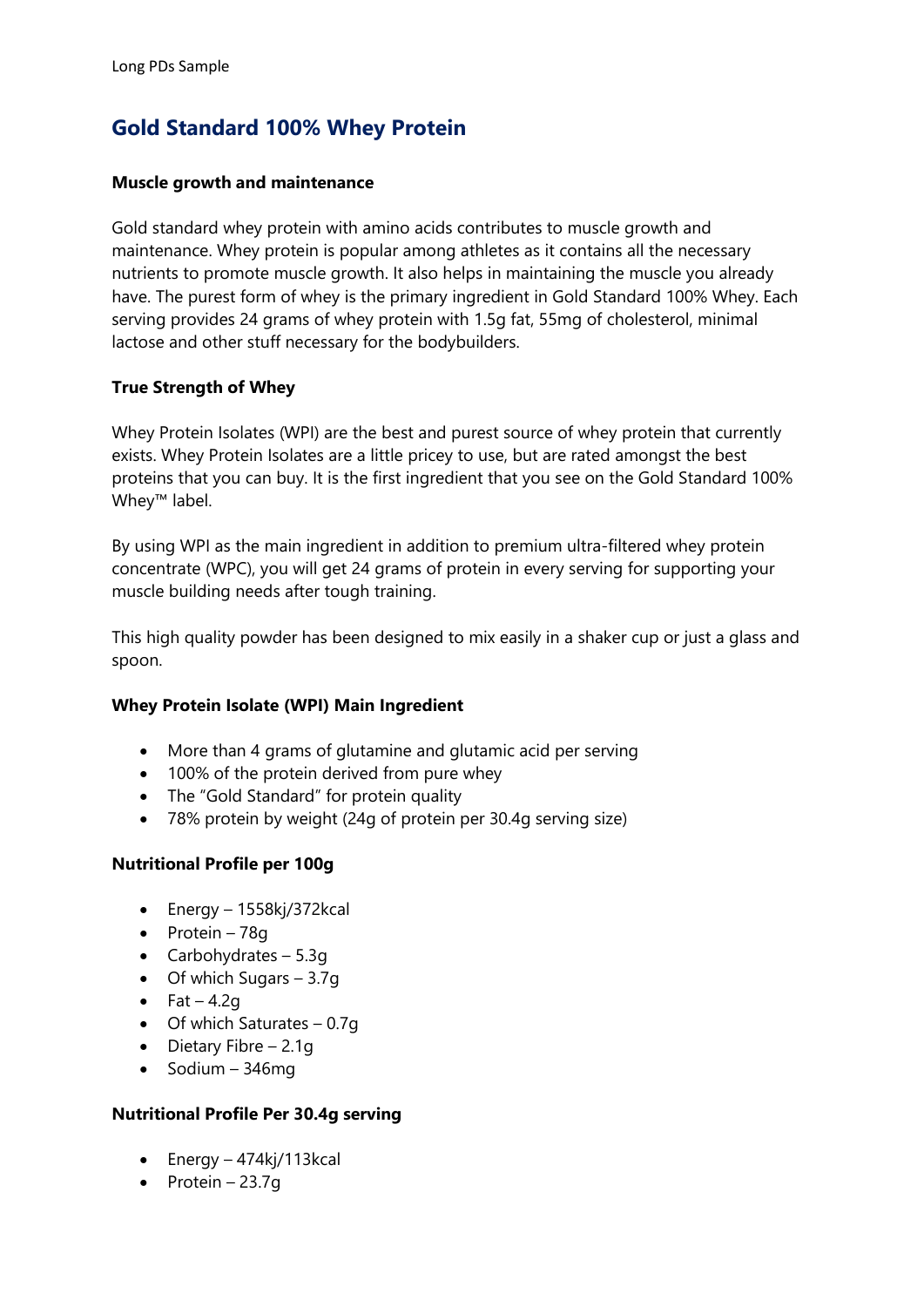Long PDs Sample

- Carbohydrates  $-1.6q$
- Of which Sugars 1.1g
- Fat  $1.3q$
- Of which Saturates 0.2g
- Dietary Fibre 0.6g
- $\bullet$  Sodium 105mg

#### **Directions for Use:**

Gold Standard 100% Whey is best to have in the morning or 30 minutes just before or after the training. Simply mix one rounded scoop with 6-8 oz. (180-240ml)

### **50 Calibre Pre Workout Nutrition**

#### **Ideal pre-workout devastator**

50 Calibre is an ideal pre-workout devastator that is designed to make every workout worth the effort. It is the multi award winning sports nutrition which contains over 20 laboratory tested ingredients. It is designed to help increasing endurance performance and capacity with the reduction of the perceived exertion during high intensity work out.

#### **Its key benefits include:**

- Enhancing physical performance
- Perfect pre-workout ammunition for an improved endurance performance
- Support a good intense workout
- Benefit is acquired through daily intake of 3g of Creatine

#### **Nutritional Profile**

Grenade .50 Calibre contains large dosages of, high nitrate Beta Vulgaris, Citrulline Malate high-dose, flavanol-rich Theobroma Cacao and several other effective ingredients recognized to support a good workout/training. Obviously, no pre-workout product can be completed without beta alanine, creatine and caffeine, as they are supported by thousands of scientific studies. In addition to this, bicarbonate electrolytes are added to offer additional hydration support.

Another benefit of .50 Calibre is that it doesn't contain DMAA. As per the study of Grenade researchers, DMAA should not be added it to .50 Calibre. It has been studied that DMAA combined with caffeine has a vasoconstriction effect (it narrows your blood vessels) – which defeats the primary purpose of a nitric oxide product.

#### **Formulated for performance not taste**

The main focus of .50 Calibre is performance not taste. It offers more than 50 genuine servings that is an amazing value for money as compared to other products.